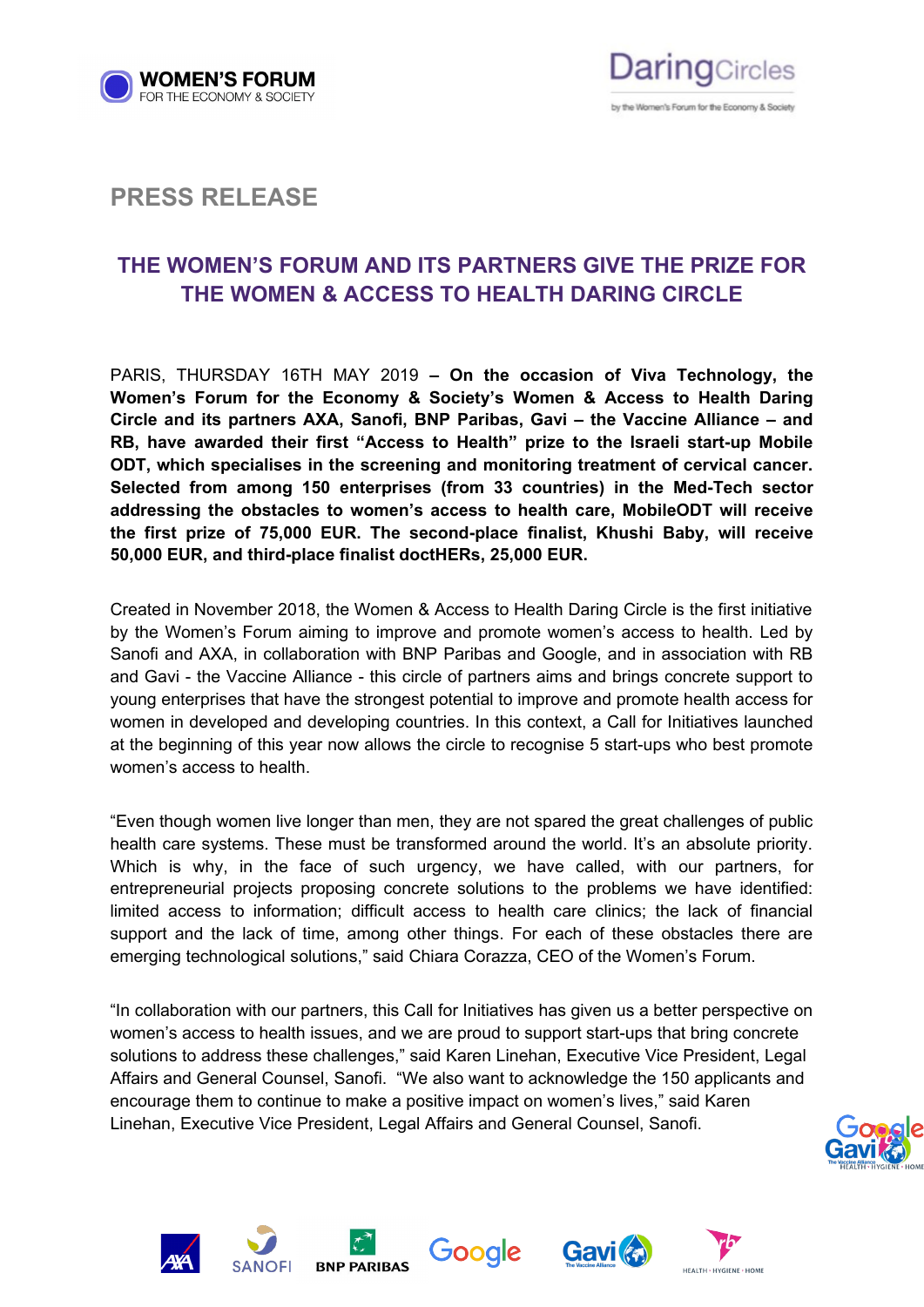

In total, the five finalists will receive mentorship, financial support (totalling 150,000 EUR), and increased visibility through the partners, as well as the opportunity to access a suite of Google services.

#### **The start-up finalists:**

- 1. Laureate: MobileODT, co-founded par Ariel Beery et David Levitz, a platform for gynaecological follow-up support to prevent and treat cervical cancer more efficiently. Their service is already available in 29 coutries.
- 2. 2<sup>nd</sup> Prize: Khushi Baby proposes digital medical follow-up support for mothers and children in India.
- 3. 3<sup>rd</sup> Prize: doctHERs, conceived by Asher Hasan, connects women doctors to women patients in need via an online, long-distance service.
- 4. Vytal Healthtech, founded by Gunjan Jain et Gouri Gore, is an app that allows access to dematerialised medical files.
- 5. Adia, the start-up created by Lina Chan, is a platform that enables women to be more proactive about their reproductive health.

"We have chosen MobileODT, our laureate of this first Prize by the Daring Circle, who specialises in screening and monitoring treatment of cervical cancer. Its ambition coincides with the identified needs to enable diagnosis and follow-up. We were impressed by the range of emergent technology solutions, several of which we are rewarding here today, that are helping to improve access to help women build their lives and reach their goals. Health is a priority area for AXA, and we are fully committed to improving women's access to health in the whole world,*"* said Ulrike Decoene, Group Head of Communications and Branding at AXA.

**The jury** was composed of experts in medical innovation and partner representatives:

- Chiara Corazza, CEO of the Women's Forum for the Economy & Society
- Ulrike Decoene, Group Head of Communications and Branding at AXA
- Isabelle Vitali, Head of Innovation and Business Excellence at Sanofi France
- Francois Bracq, Head of Start-up Business Development & Partnerships at Google France
- Laurence Hontarrede, Chief Prospective and CSR Officer at BNP Paribas
- Aomesh Bhatt, VP Medical Affairs and Clinical Research, Category Group Director R&D at RB
- Afshin Mehrpouya, associate professor of accounting and management control systems at HEC
- Caroline Ramade, founder and CEO of 50inTech
- Marie-Ange Saraka-Yao, Managing Director, Resource Mobilisation and Private Sector Partnerships at Gavi

### **About the Daring Circles**

*The Daring Circles are working and exchange groups between business leaders, experts* 













by the Women's Forum for the Frontomy & Society